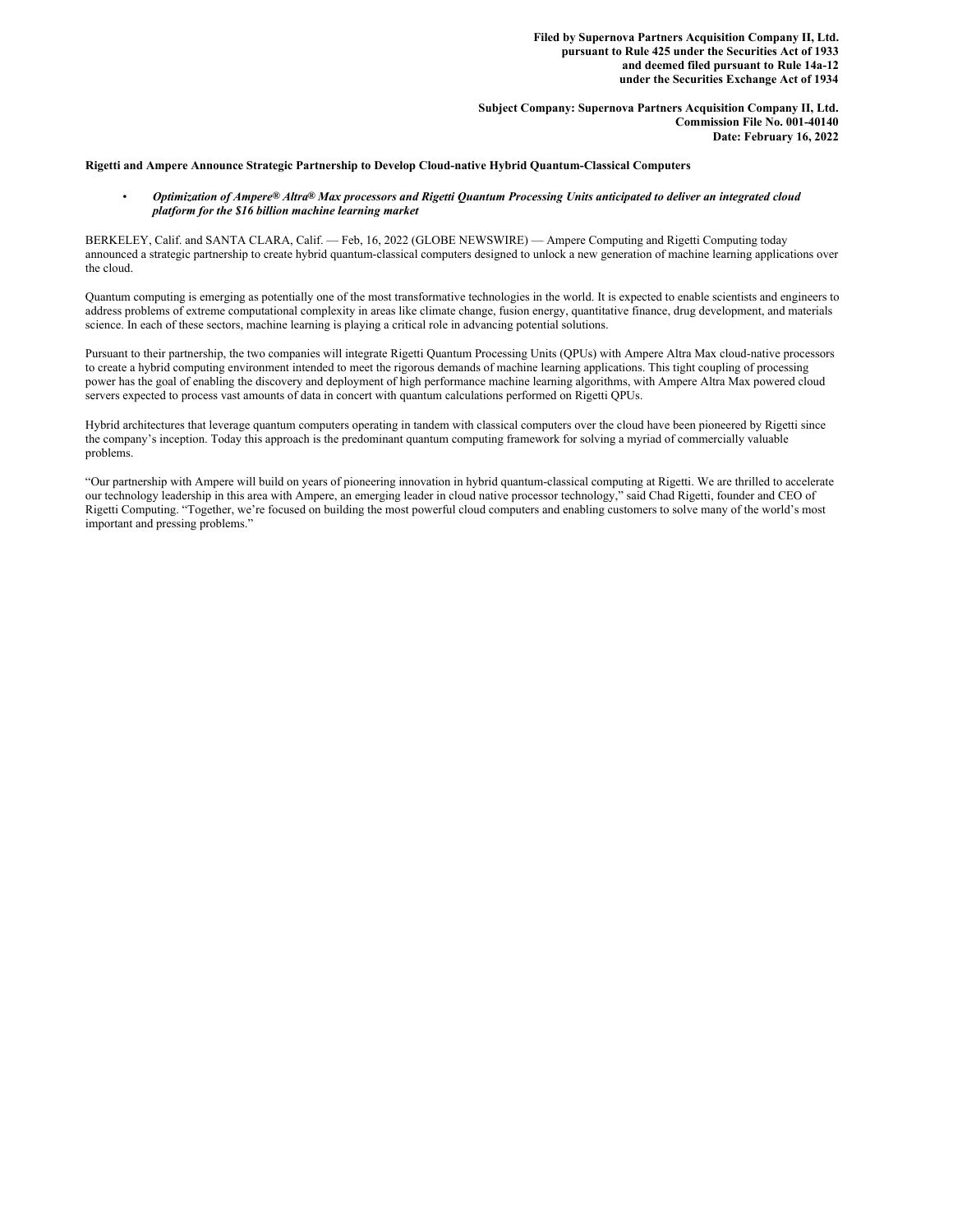"Our collaboration with Rigetti is a natural extension of our strategy to create cloud native processors optimized for a wide range of workloads and customer needs," said Renee James, Ampere's founder and CEO. "Quantum machine learning is emerging as a significant opportunity for scientific computing users and their providers of public and private clouds. We believe that Ampere and Rigetti will enable quantum computations of increased complexity, with the potential for higher performance at lower costs."

The two companies anticipate working together to optimize quantum computer simulation software to run on Ampere Altra Max processors. Quantum computer simulators enable developers to study and benchmark algorithms and applications by executing quantum circuits on classical computers before running the programs on actual quantum computers. With a simulator optimized for Altra Max, it is expected that Rigetti customers will have the ability to build and test quantum computations of increased complexity, with higher performance, at lower costs.

#### About Ampere

Ampere is designing the future of hyperscale cloud and edge computing with the world's first cloud native processor. Built for the cloud with a modern 64-bit Arm server-based architecture, Ampere gives customers the freedom to accelerate the delivery of all cloud computing applications. With industryleading cloud performance, power efficiency and scalability, Ampere processors are tailored for the continued growth of cloud and edge computing.

# About Rigetti Computing

Rigetti Computing is a pioneer in full-stack quantum computing. The company has operated quantum computers over the cloud since 2017 and serves global enterprise, government, and research clients through its Rigetti Quantum Cloud Services platform. The company's proprietary quantum-classical infrastructure provides ultra-low latency integration with public and private clouds for high-performance practical quantum computing. Rigetti has developed the industry's first multi-chip quantum processor for scalable quantum computing systems. The company designs and manufactures its chips in-house at Fab-1, the industry's first dedicated and integrated quantum device manufacturing facility. Rigetti was founded in 2013 by Chad Rigetti and today employs more than 140 people with offices in the United States, U.K., and Australia.

Rigetti announced in October it has entered into a definitive merger agreement with Supernova Partners Acquisition Company II, Ltd. ("Supernova") (NYSE:SNII), a publicly traded special purpose acquisition company. When the transaction closes, the publicly traded company will be named Rigetti Computing, Inc. and its common stock is expected to be listed under the ticker "RGTI." Learn more at www.rigetti.com.

#### About Supernova

Supernova is led by Michael Clifton, who was most recently a technology investor at The Carlyle Group; Robert Reid, along-time senior partner at Blackstone; Spencer Rascoff, a serial entrepreneur who co-founded Hotwire, Zillow, dot.LA and Pacaso and who led Zillow as CEO for nearly a decade; and Alexander Klabin, founder and CEO of Ancient and former managing partner, co-CIO and co-founder of Senator Investment Group.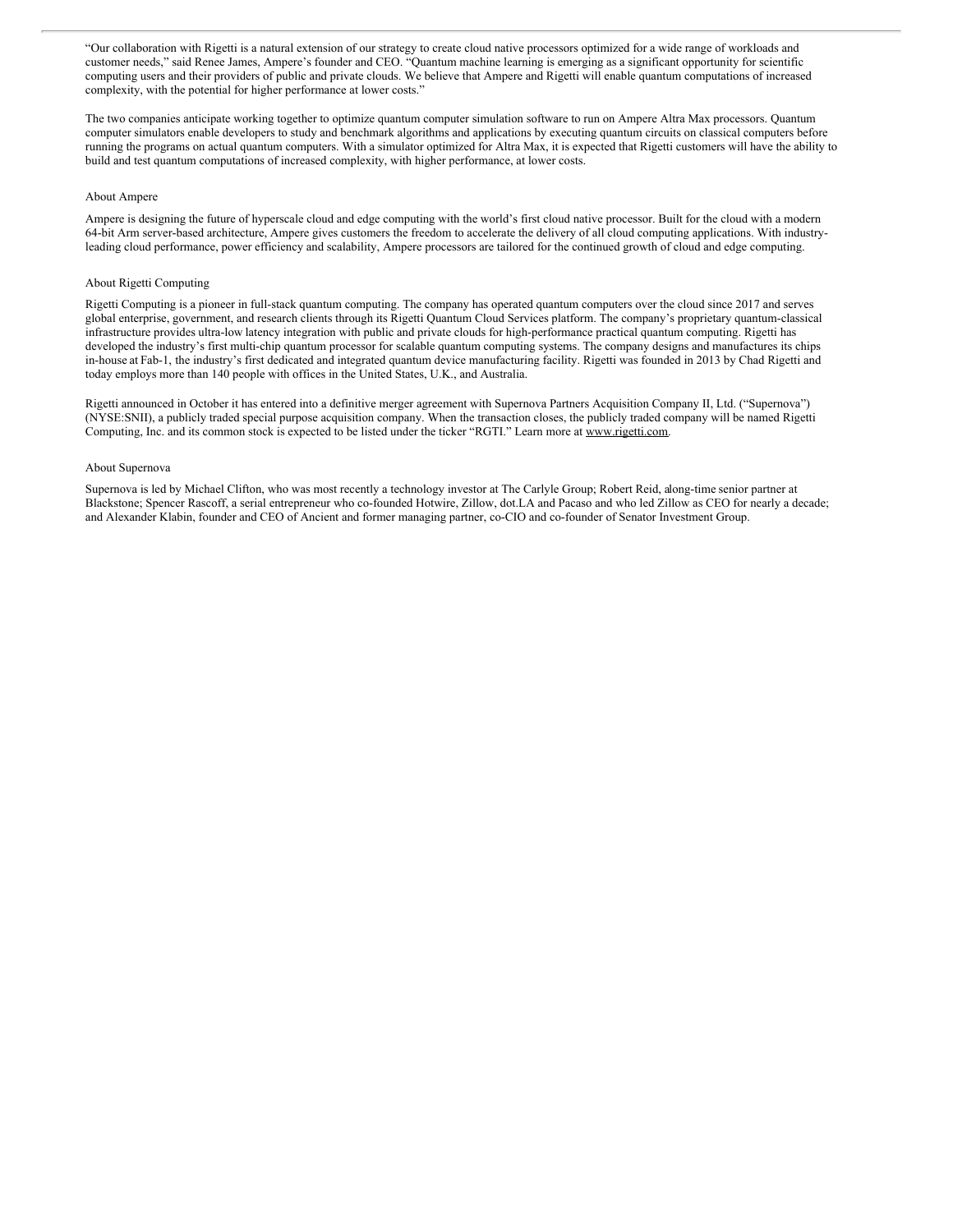### **Additional Information and Where to Find It**

Supernova has filed a registration statement on FormS-4 (as amended, the "FormS-4") with the SEC, which includes a proxy statement/prospectus, that is both the proxy statement to be distributed to holders of Supernova's ordinary shares in connection with its solicitation of proxies for the vote by Supernova's shareholders with respect to the proposed business combination and other matters as may be described in the registration statement, as well as the prospectus relating to the offer and sale of the securities to be issued in the business combination. Supernova has mailed a definitive proxy statement/prospectus and other relevant documents to its shareholders. This communication does not contain all the information that should be considered concerning the proposed business combination and is not intended to form the basis of any investment decision or any other decision in respect of the business combination. Supernova's shareholders and other interested persons are advised to read the definitive proxy statement/prospectus and other documents filed in connection with the proposed business combination, as these materials will contain important information about Rigetti, Supernova and the business combination. The Registration Statement was declared effective by the SEC on February 9, 2022 and the definitive proxy statement/prospectus and other relevant documents were mailed to shareholders of Supernova as of the record date established for voting on the proposed Business Combination and the other proposals regarding the Business Combination. Shareholders are able to obtain copies of the definitive proxy statement and other documents filed with the SEC, without charge, once available, at the SEC's website at www.sec.gov, or by directing a request to Supernova's secretary at 4301 50th Street NW, Suite 300 PMB 1044, Washington, D.C. 20016, (202) 918-7050.

#### **Participants in the Solicitation**

Supernova and its directors and executive officers may be deemed participants in the solicitation of proxies from Supernova's shareholders with respect to the proposed business combination. A list of the names of those directors and executive officers and a description of their interests in Supernova is contained in Supernova's definitive proxy statement/prospectus, which was filed with the SEC and is available free of charge at the SEC's website at www.sec.gov. To the extent such holdings of Supernova's securities may have changed since that time, such changes have been or will be reflected on Statements of Change in Ownership on Form 4 filed with the SEC. Rigetti and its directors and executive officers may also be deemed to be participants in the solicitation of proxies from the shareholders of Supernova in connection with the proposed business combination. A list of the names of such directors and executive officers and information regarding their interests in the proposed business combination is included in the proxy statement/prospectus for the proposed business combination.

### **No Offer or Solicitation**

This communication does not constitute (i) a solicitation of a proxy, consent or authorization with respect to any securities or in respect of the proposed business combination or (ii) an offer to sell, a solicitation of an offer to buy, or a recommendation to purchase any security of Supernova, Rigetti, or any of their respective affiliates.

### **Forward-Looking Statements**

Certain statements in this communication and the exhibits to this communication may be considered forward-looking statements. Forward-looking statements generally relate to future events and can be identified by terminology such as "pro forma", "may", "should", "could", "might", "plan", "possible", "project", "strive", "budget", "forecast", "expect", "goal", "intend", "will", "estimate", "anticipate", "believe", "predict", "potential" or "continue", or the negatives of these terms or variations of them or similar terminology. These forward-looking statements include, but are not limited to, statements relating to the quantum computing applications to machine learning and the partnership with Ampere, including the potential discovery and deployment of high-performance machine learning algorithms, development of a cloud platform for machine learning and addressing problems of extreme computational complexity in areas like climate change, fusion energy, quantitative finance, drug development, and materials science. Such forwardlooking statements are subject to risks, uncertainties, and other factors which could cause actual results to differ materially from those expressed or implied by such forward looking statements. These forward-looking statements are based upon estimates and assumptions that, while considered reasonable by Supernova and its management, and Rigetti and its management, as the case may be, are inherently uncertain. Factors that may cause actual results to differ materially from current expectations include, but are not limited to: the outcome of any legal proceedings that may be instituted against Supernova, Rigetti, the combined company or others following the announcement of the Business Combination and any definitive